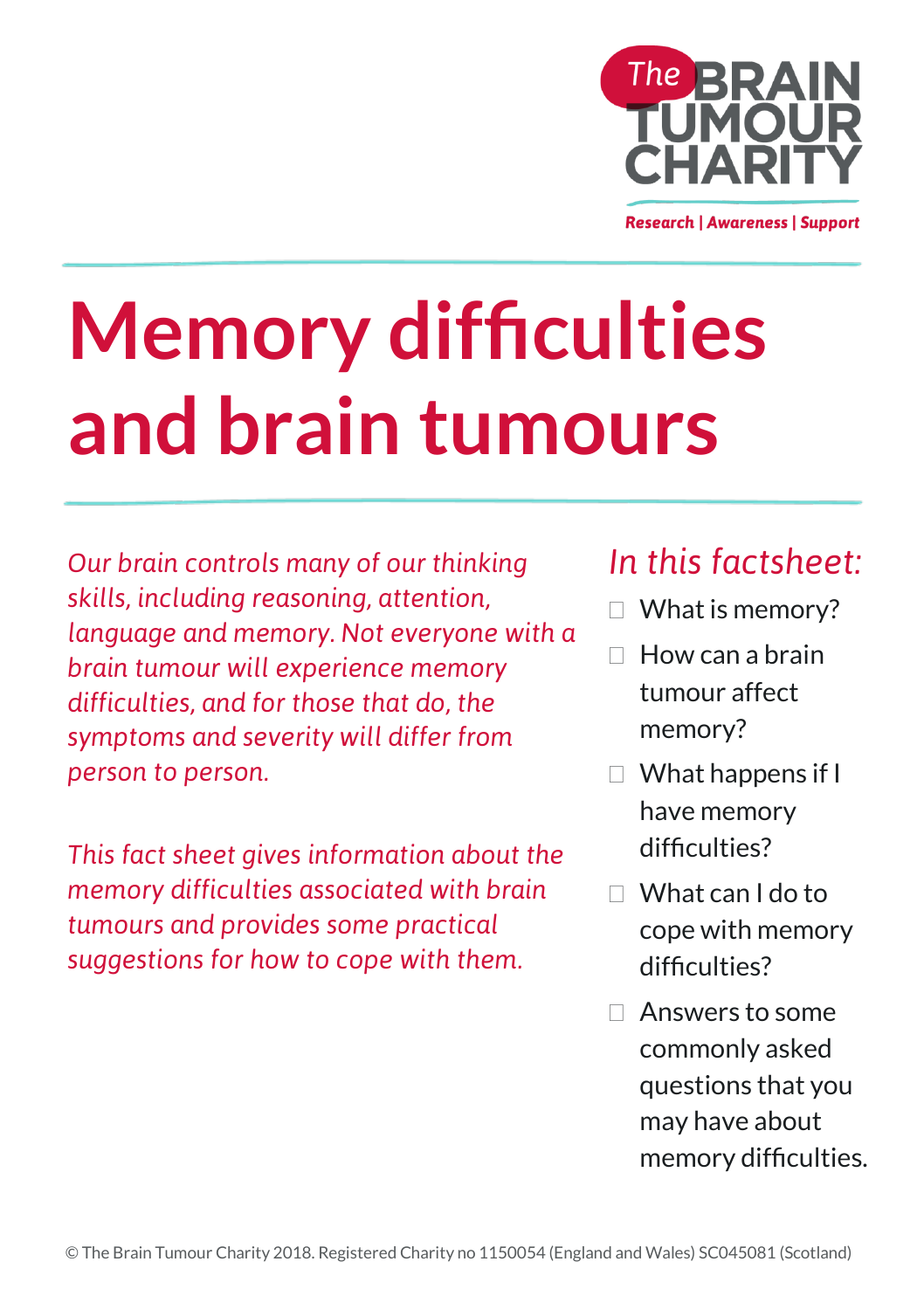## *What is memory?*

Memory is one of our thinking skills. (These skills are sometimes called cognitive functions.) Memory is our ability to take in, store and recall information at a later time.

There are various types or aspects of memory, but it can be broadly split into 2 types:

#### **Short-term memory (also known as 'working memory')**

This type of memory is used when we remember things from just a few seconds ago, such the name of a person we've just met.

Short-term memory lasts for approximately 20 seconds. It can be forgotten after those few seconds or can be converted into long-term memory, depending on its importance and the circumstances..

Part of short-term memory is your working memory. You use this to store information on a temporary, short-term basis, such as when you need to remember numbers to do a sum in your head.

### **Long-term memory**

Long-term memory stores information and allows you to recall information from the past, whether this is a minute ago, a year ago or many decades ago.

Long-term memory can be further divided in to four sub-types:

#### **Procedural memory**

Procedural memory involves remembering how to carry out processes and activities, such as swimming, driving and riding a bike.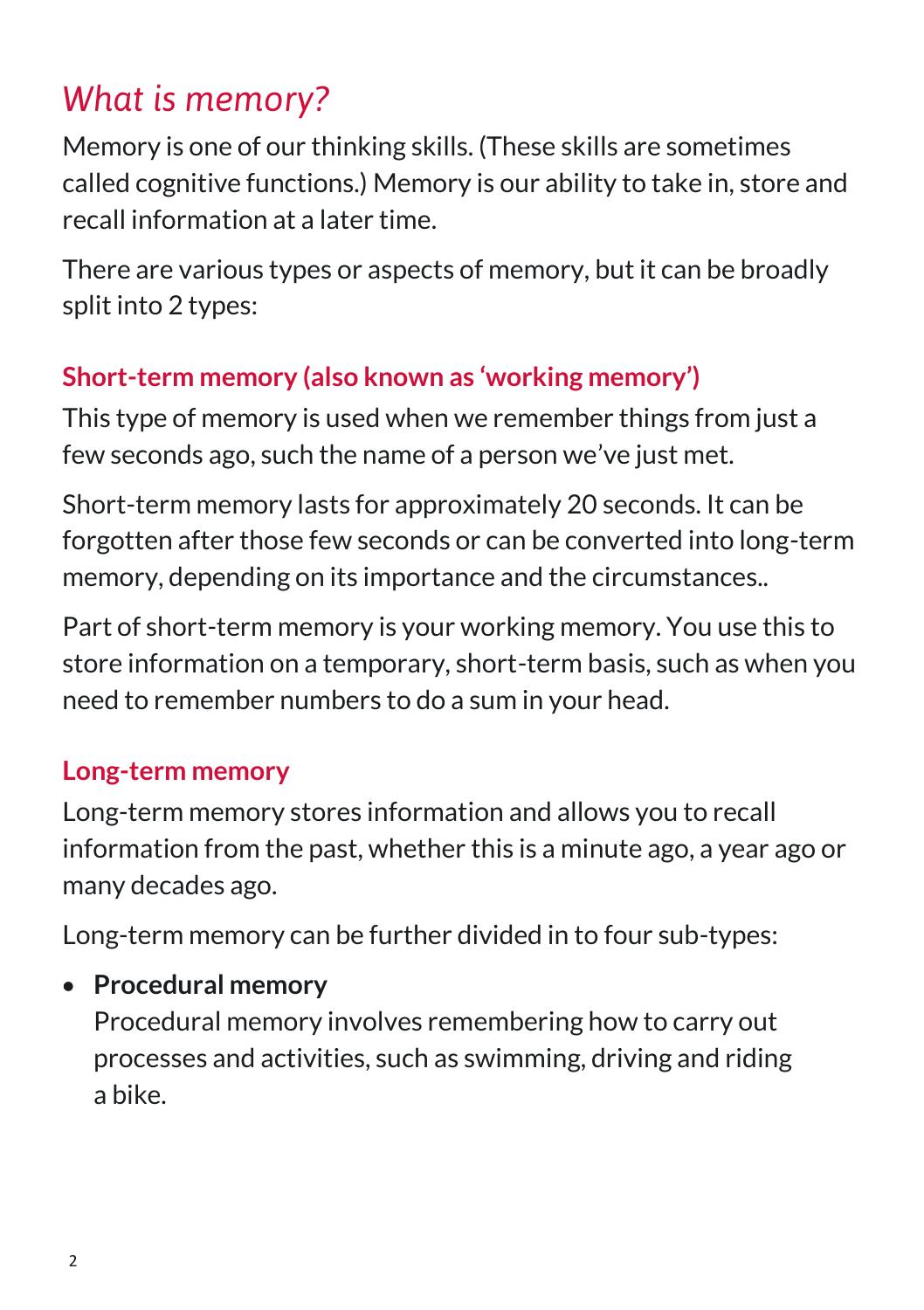#### **Semantic memory**

Semantic memory is a type of memory that allows us to describe and give meaning to our world. This involves the language we use and all the concepts associated with it, for example , naming a city, describing what a cat is, or explaining what you were taught at school.

**Episodic memory**

Episodic memory is the memory of specific events and experiences you've lived through, for example remembering what happened at a family member's birthday.

**Prospective memory**

Prospective memory is used to remember appointments or events that will happen in the future.

## *How can a brain tumour affect memory?*

There are 3 stages involved in remembering:

- Getting information into memory (encoding)
- Keeping the information in memory (storing)
- Getting the information back out again when you need it (retrieving or recalling).

Brain tumours could cause difficulties with one or more of these stages.

Not everyone with a brain tumour will experience memory difficulties. If you do, how you're affected will mainly depend on:

- Where your tumour is in the brain (location)
- The treatment you have.

The severity and type of memory difficulties differ from person to person, so you may not have the same problems as someone with a tumour in the same location and having the same treatment.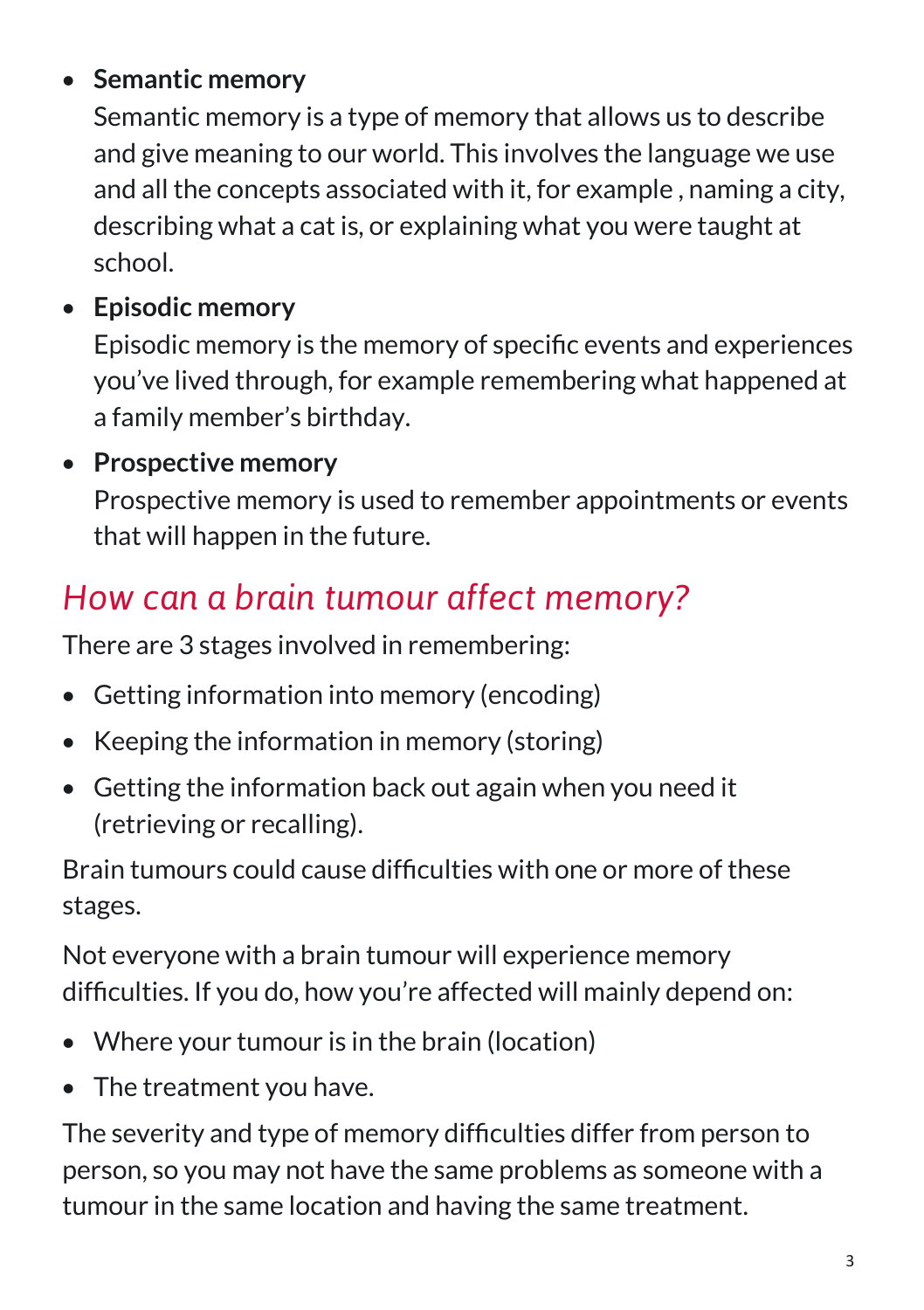#### **Effect of brain tumour location in memory**

Many areas of the brain are involved in storing and recalling different types of memories. For this reason, it's not always possible to accurately predict if and how a person's memory will be affected by a brain tumour.

However, two areas of the brain are particularly involved in memory – the [frontal lobe](https://www.thebraintumourcharity.org/understanding-brain-tumours/resources/jargon-buster/?letter=F#frontal-lobe) and the [temporal lobe.](https://www.thebraintumourcharity.org/understanding-brain-tumours/resources/jargon-buster/?letter=T#temporal-lobe) If your tumour is in these areas of the brain, it's more likely (but not definite) that your memory will be affected.



**Brain function by lobe**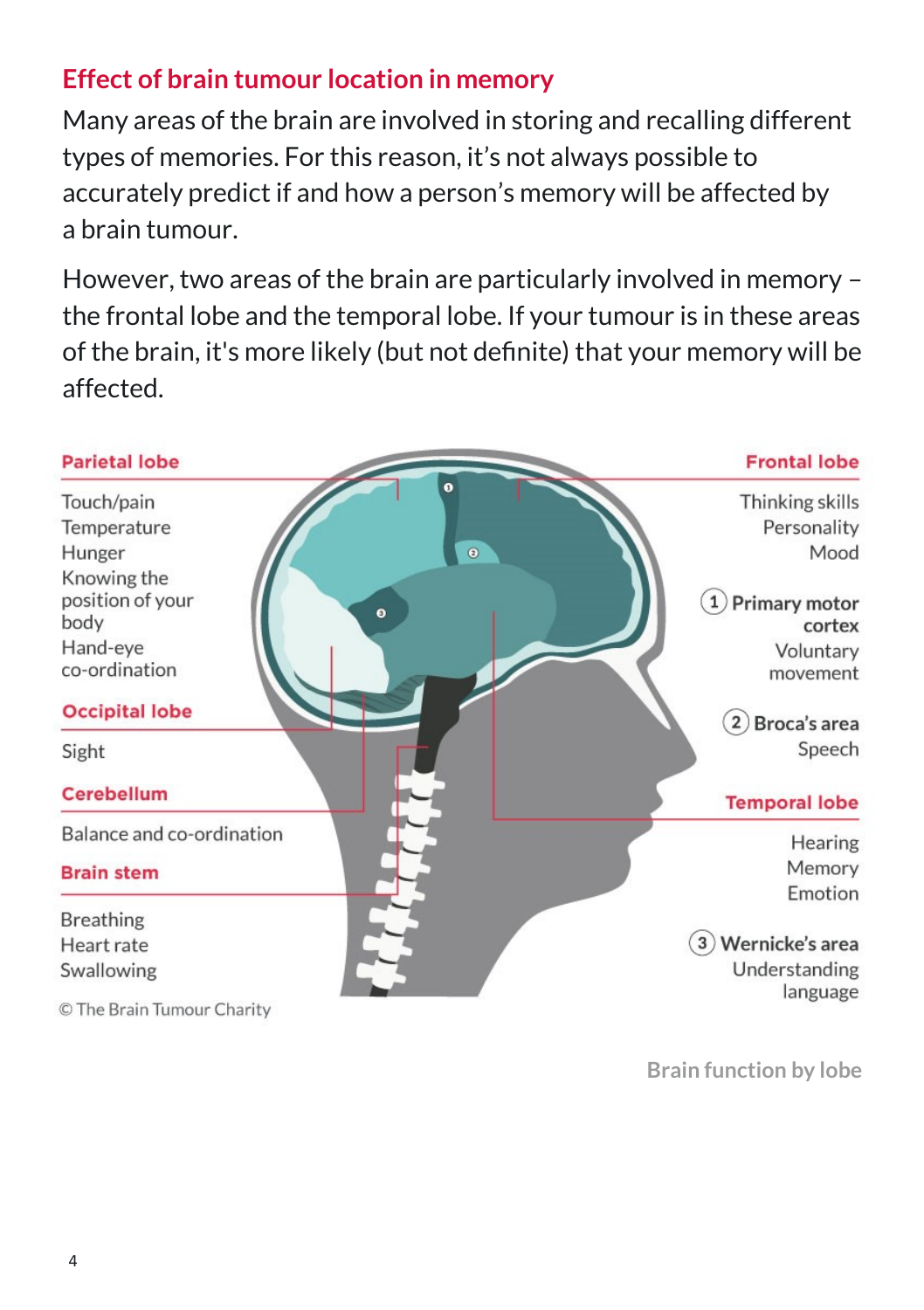#### **Effect of treatment**

Neurosurgery, chemotherapy and radiotherapy can all have an effect on the brain that may, in turn, affect memory. Again, the effects of treatment will vary from person to person.

Surgery on the brain can cause some temporary swelling, which may affect [cognition](https://www.thebraintumourcharity.org/understanding-brain-tumours/resources/jargon-buster/?letter=C#cognition) (thinking skills) in general, including your memory.

Chemotherapy and radiotherapy may also affect [cognition](https://www.thebraintumourcharity.org/understanding-brain-tumours/resources/jargon-buster/?letter=C#cognition) and energy levels in general. Side-effects caused by these treatments could last for weeks, sometimes even months, after treatment has ended.

## *What happens if I have memory difficulties?*

If you display memory problems, you'll usually be referred to a neuropsychologist or clinical psychologist, who will run various memory tests to help identify which part of your memory functioning has been affected and to provide you ways of coping.

The tests can assess your ability to store and recall information and to solve problems. An example of these tests is you may be asked to recall a list of words that have just been read out to you.

You may hear your psychologist use the term amnesia to describe your memory difficulties. They may use different terms for:

- Loss of memories formed before you had a brain tumour or treatment . This is called retrograde amnesia.
- Difficulty remembering memories formed after you had a brain tumour or treatment. This is called anterograde amnesia, and may affect your ability to learn new information.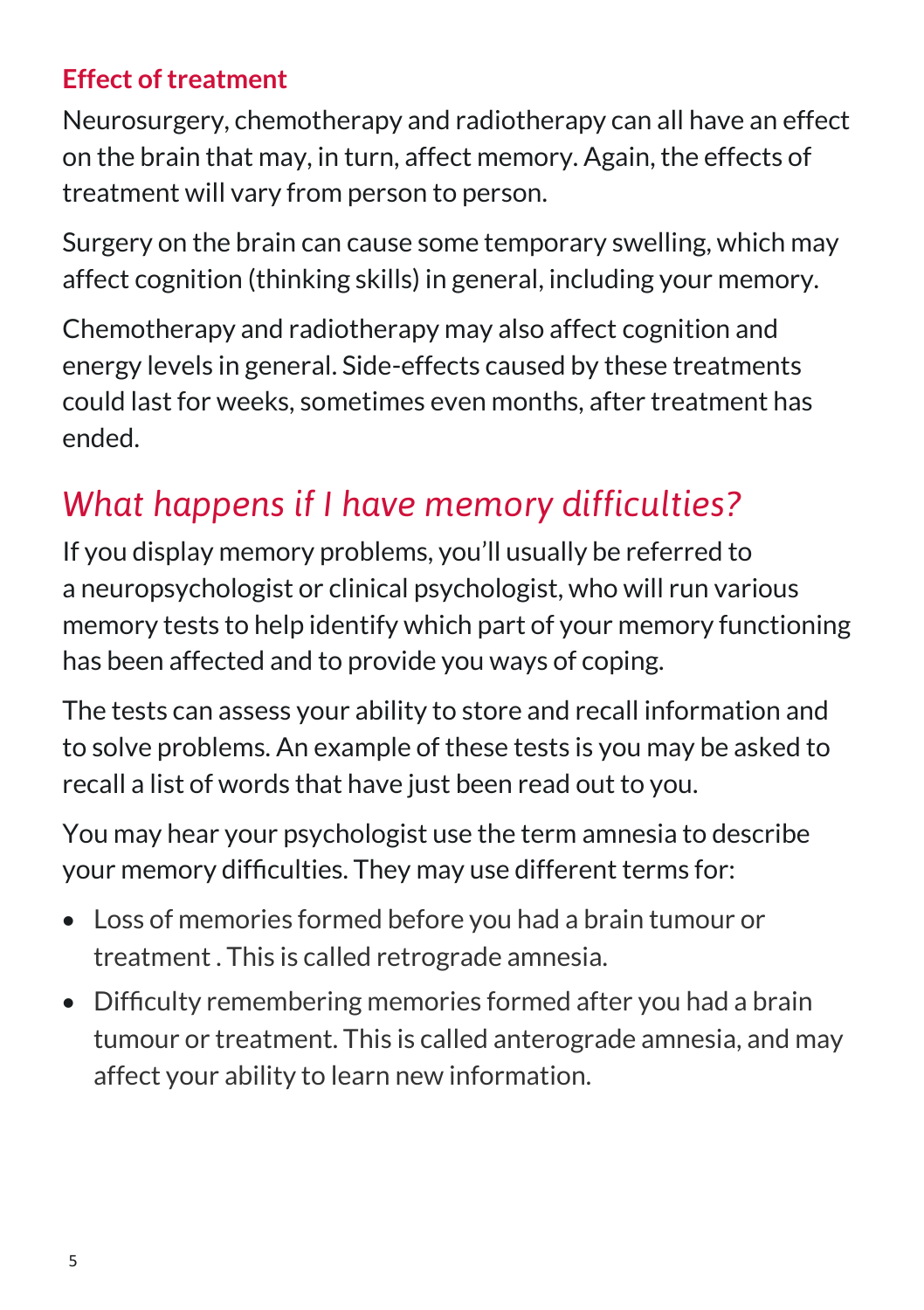## *What can I do to help cope with memory difficulties?*

Identifying exactly what kind of memory difficulties you have can help you and your healthcare team work our ways to reduce the effect these problems have on your everyday life.

## *Don't be too hard on yourself!*

**Not being able to remember things like you used to can be frustrating, stressful, embarrassing, and more.** 

**People with memory difficulties have said it helps if you can be upfront and open about it (tell people you have difficulties) and also, where possible, see the funny side of it.** 

Depending on what difficulty you have and how badly it affects you, you may find some of the following suggestions useful. They have been suggested by people with brain tumours and healthcare professionals:

#### **Make plans and organise**

- **Plan ahead** Mentally go through what you'll be doing and what you're likely to need, write it down, then put everything you need somewhere that you can't miss it, like by the front door.
- **Make lists** Keep a shopping list on a notebook in the kitchen or on your phone, some supermarkets have apps which have a shopping list function. Add items when you run out and tick them off when you go shopping.

You could also consider online shopping - supermarkets produce a list of your favourites and recently bought items to prompt you.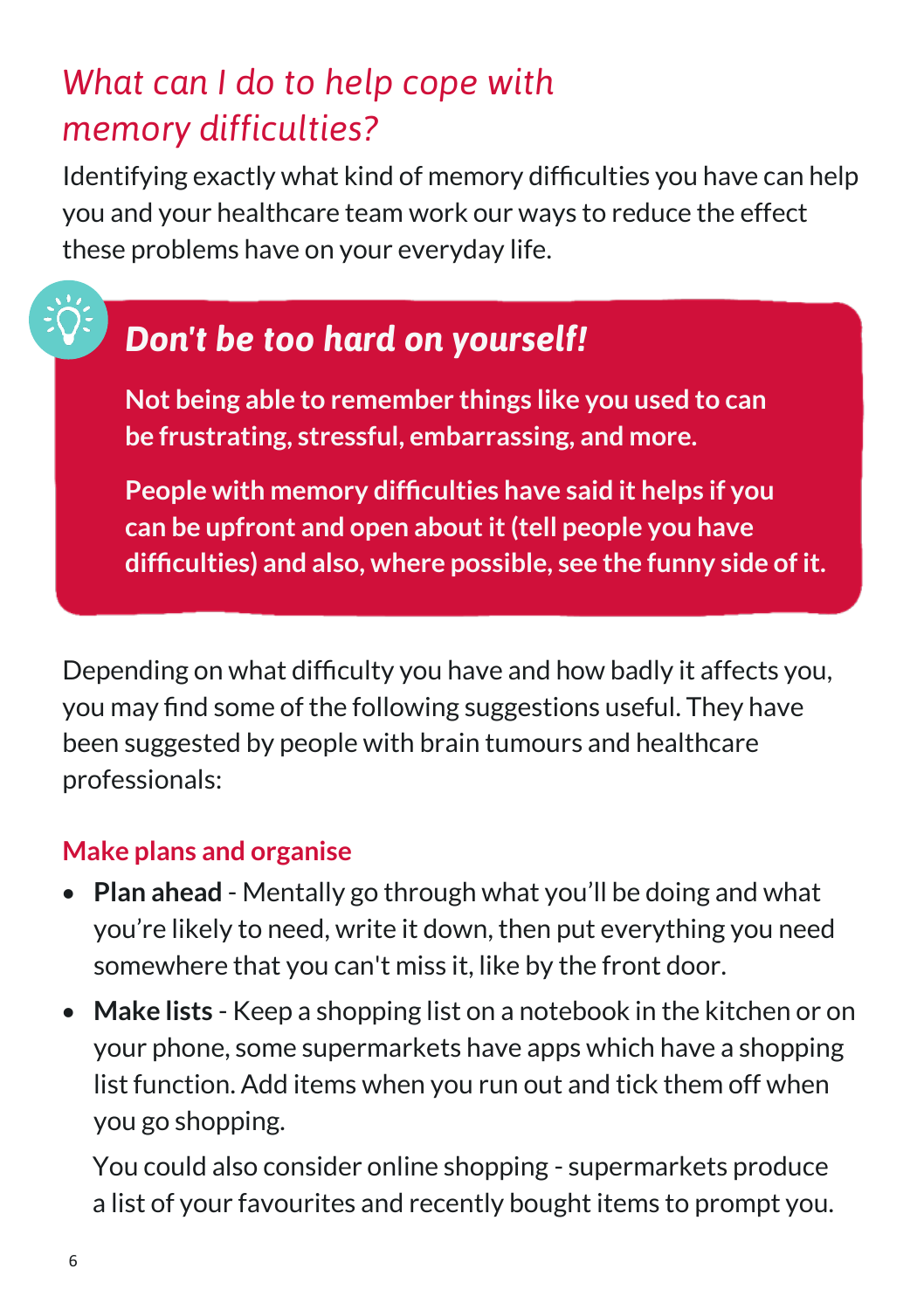**Develop a set routine** - Having a regular routine can help you to remember what is going to happen throughout the day. Make sure you include time to rest and plan some variety, so you don't get bored.

#### **Adapt your environment**

 **Have particular places to keep things** - leave items in the same places around your home, so that you know where to look for them. For example, if you have difficulty finding your house keys, try to always leave them in the same drawer.

Or have a large bowl, near the front door, where you leave all the important things you need to take when you leave the house – keys, purse/wallet, phone, glasses etc.

- **Label drawers and cupboards** get rid of unnecessary items and label drawers and cupboards with what is inside them – using words or pictures, whichever you find most useful.
- **Colour code your keys** you can get coloured 'covers' for your keys. Use a different colour for each key and keep a list in your purse/wallet and on a noticeboard in your kitchen of what each coloured key is for.
- **Leave yourself reminder notes** this can help you with things you might otherwise forget. For example, you could leave yourself a note by the front door reminding you to check that windows are closed before you leave the house.
- **Reduce noise and minimise distractions** it's more difficult to remember or learn new things when your environment is noisy or busy.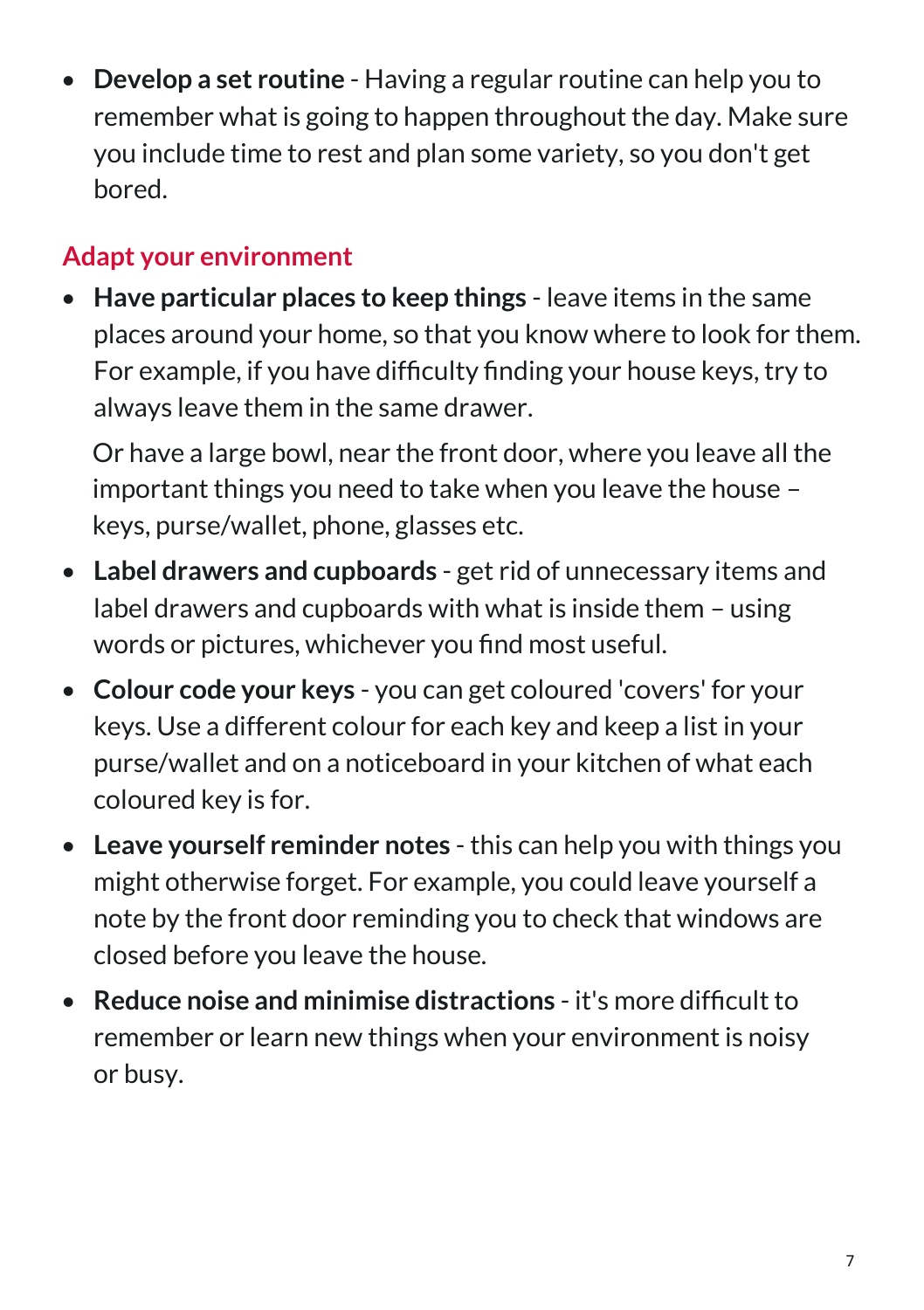#### **Use memory aids**

 **Mobile phones** - your mobile phone can be used in many ways to help with memory.

You can use the calendar and alarm to remind you about events and appointments.

Take photos of what you're doing in the day to look back on or add photos to your contacts to help you remember people.

Use websites, such as Googlemaps, if you're getting lost in familiar places.

You can add "in case of emergency" or "ICE" after a contact, so that someone can find an important contact, even if you can't.

 **Apps and memory games** - you can download apps for relaxation exercises and other techniques that can help reduce stress, and so help with memory.

There are many apps and online games that claim to test, train and improve your memory. However, there's no real evidence that playing memory games improves memory. You may get better at the game, but this doesn't mean the benefits last or transfer over to real life.

There is some evidence that keeping your brain active may slow down deterioration of your memory, but there are many ways of doing this. So games may help with this, but it's the mental activity rather than the games themselves, having the effect.

- **Keep a diary** if you prefer written reminders, a diary is a good way to keep track of your plans.
- **Medication organisers or pill boxes** if you're taking prescription medications, you may wish to buy a medication organiser or pill box to help you track what you have to take and when. These are available from most pharmacies.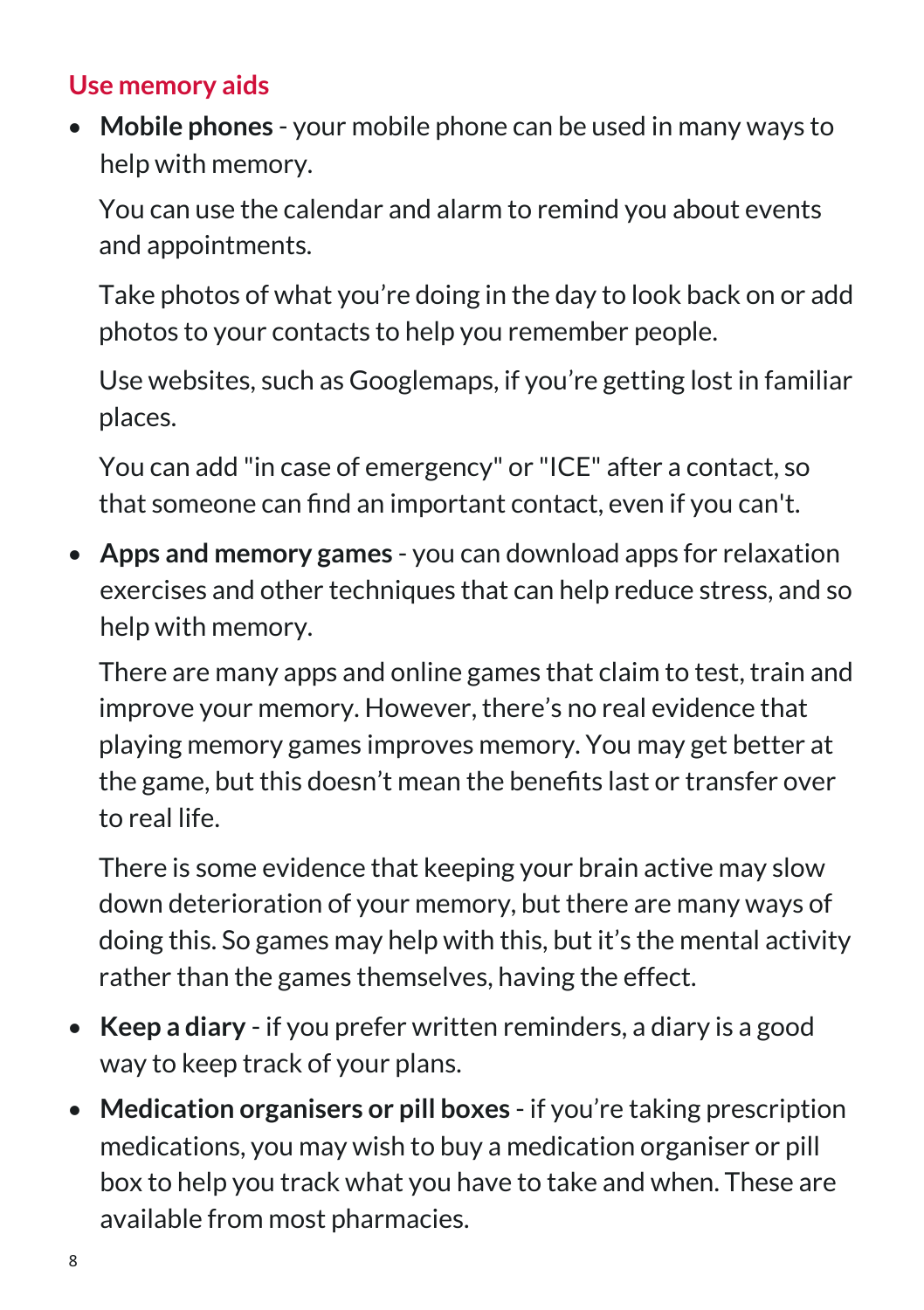**Locator devices** - these are small electronic tags that can be attached to things, such as your keys or wallet. If you can't remember where you've left them, you press a button on a 'locator device' and the tag will beep.

(You'll need to keep the locator device in a regular, obvious place!)

#### **Use memory techniques**

- **Keep things relatively simple** memory difficulties may affect your ability to undertake complex activities. Avoid multi-tasking focus on one thing at a time and break down tasks into small steps. Create breaks between tasks, such as making a cup of tea or even just stand and stretch.
- **To remember a name** when you're first told the name, concentrate and make sure you've heard the name correctly. Connect the name with something about their physical appearance, the type of clothes they wear, or their personality. Use their name in conversation and also repeat it in your head.

Afterwards picture the association you've made between their name and appearance. When you meet them again, hopefully seeing them will jog your memory into remembering the association you previously made and, therefore, their name.

Words starting with the same letter as the person's name or which rhyme with their name can also help. For example, Happy Hannah or, for a keen cyclist, Bike Mike. As an alternative, you could carry a small photo album with people's names by their pictures. Or save photos, with contacts on your phone.

 **To remember a word** - try not to worry about finding the exact word and use a different word instead. Or you could describe the word.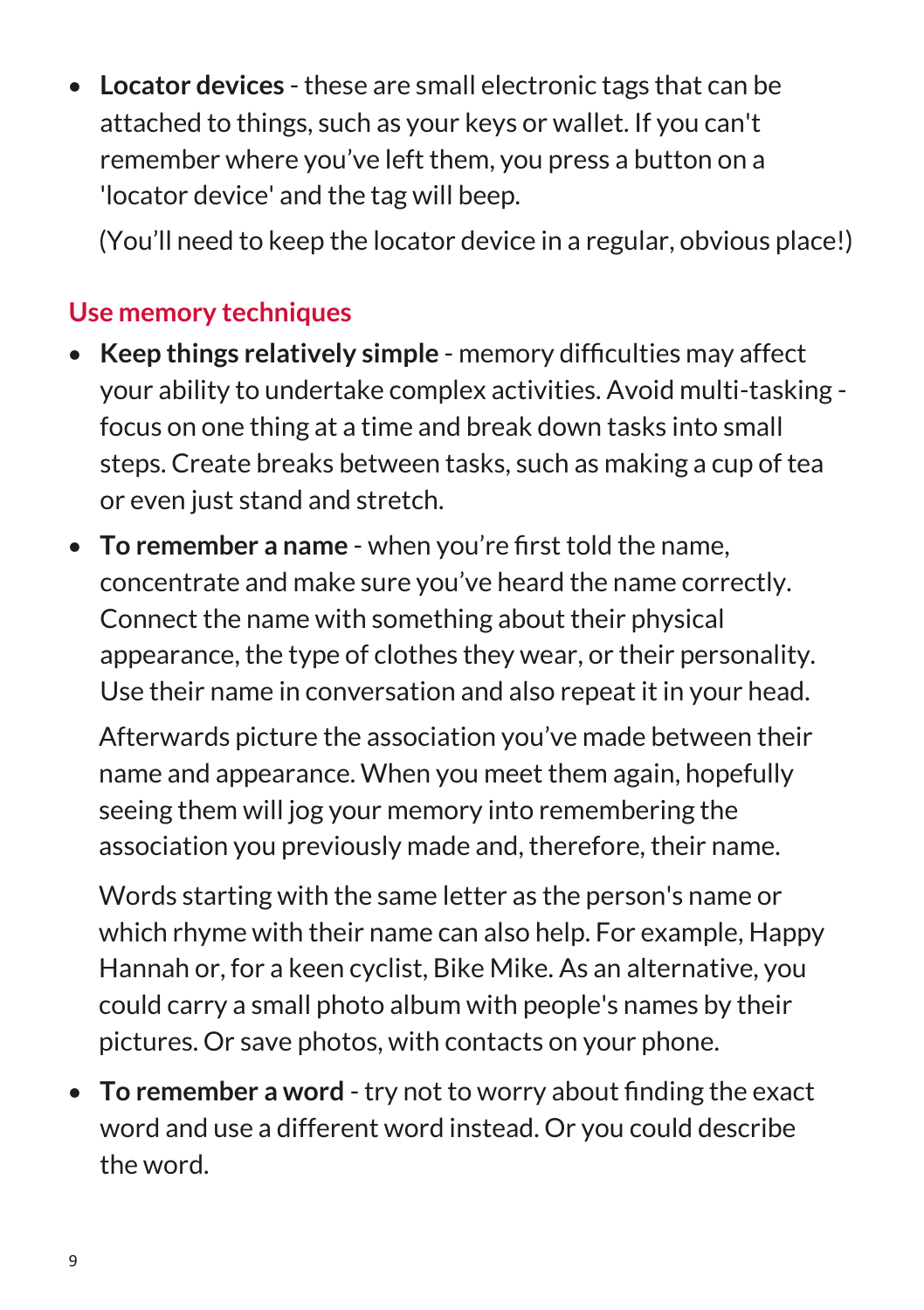Don't let this put you off socialising – tell your friends about your difficulty finding words and let them know how you want them to help e.g. do you want them to prompt you?

- **To remember where you put something** try to picture yourself and where you were when you last used it. Or picture what you were doing when you last had it.
- **To remember why you've gone into a room** many people find that they go into a room and can't remember why. Go back to where you were when you decided to go into the room and retrace your steps. It often helps to jog your memory.
- **To remember what you've done during the day** Talk about your day to others or yourself; write it down and look back over it. Some people use their mobile phones to take photos throughout the day to remind them.
- **Rehearse** Once you've found the strategies and techniques which work for you, practice them with a friend or partner.

#### **Improve your general wellbeing**

Taking care of yourself can affect how well you function mentally:

 **Exercise** - exercise has been shown to help memory and thinking by affecting chemicals and blood flow in the brain, and by improving mood and sleep, and reducing stress and anxiety.

Try to exercise for at least 30 minutes, five times a week anything that gets the heart pumping or makes you break out in a slight sweat. You can try brisk walks, swimming, cycling, dancing or tai chi, even doing the housework or the gardening!

 **Diet**- eat regular, balanced meals, and try to include your 5-a-day of fruit and vegetables. Taking time to eat your meals can also help give regular breaks in the day and time to recover mentally.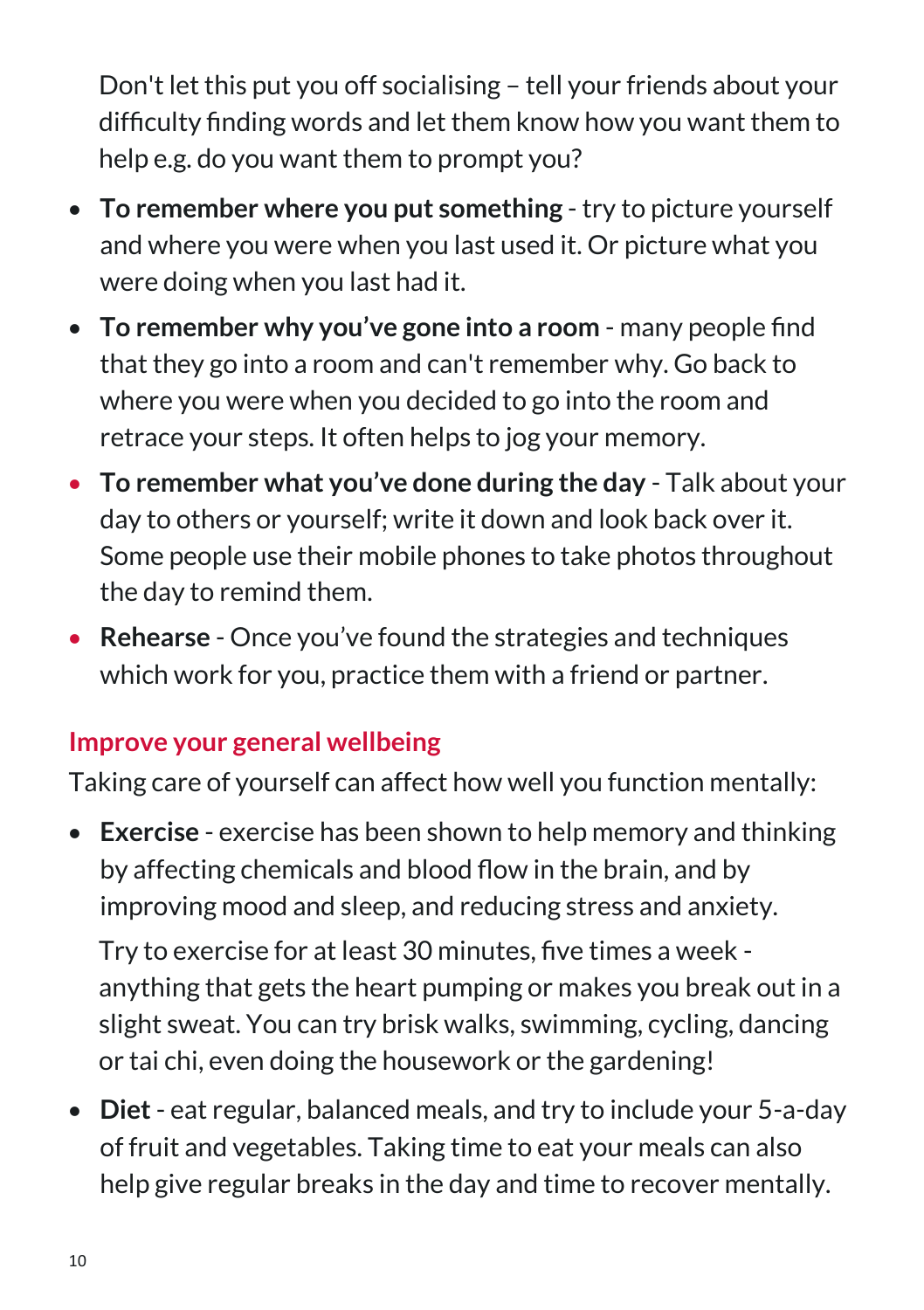Try to drink at least 2 litres of fluid a day, and drink alcohol in moderation. If possible, give up smoking.

**For more information about Diet, see our** *[Diet and brain tumours](https://www.thebraintumourcharity.org/understanding-brain-tumours/living-with-a-brain-tumour/diet-nutrition/)* **webpage and fact sheet.** 

 **Rest and sleep** - Take plenty of breaks and rest throughout the day or even whilst doing tasks. People with brain tumours often feel fatigued for a variety of reasons and being tired can affect your ability to memorise or remember things.

Likewise, get a good amount of sleep (6-8 hours) to help with this.

 **Keep your brain active** - Keeping your brain active may help you keep your memory skills for longer.

There are many ways to do this including reading, watching or listening to the news, doing puzzles/jigsaws or games, learning a new hobby.

Try to do a variety of things so all your senses are used.

 **Stay socially active** - Research has shown that staying socially active is one

It can be difficult, as you may have lost confidence, but having good friends, volunteering for charities and other forms of social engagement seem to protect memory.

**For more information, read our tips on** *T[aking care of your mental](https://www.thebraintumourcharity.org/get-support/taking-care-your-mental-health/)  [health and overcoming isolation.](https://www.thebraintumourcharity.org/get-support/taking-care-your-mental-health/)*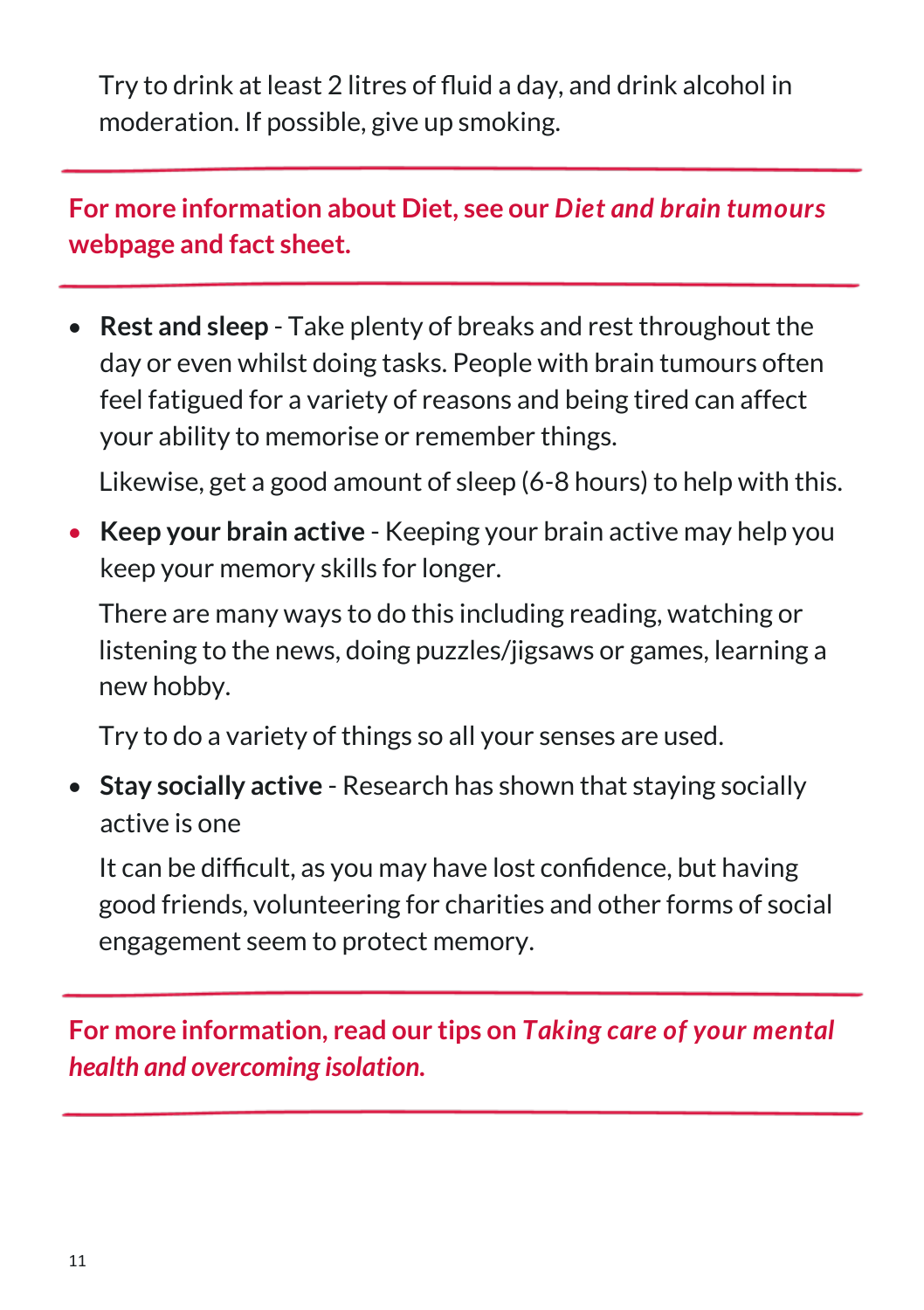**Relaxation** - Stress and worry can make it more difficult to learn or remember things. Finding that you're having difficulties with your memory can then increase the stress and worry. Learning to relax can help to break this vicious cycle.

There are many different relaxation techniques, such as:

- Slow, deep breathing with your belly going in and out, rather than your chest; or with your eyes shut, concentrating on your breathing
- Progressive muscle relaxation where you lie down and tense, hold and relax different sets of muscles, gradually working from your feet up to your head
- Guided imagery where you imagine yourself somewhere peaceful and relaxing
- Listening to relaxing music or sounds, such as waves.

#### **Get help**

- **From friends and family** Talk to them about the memory difficulties you have, how it makes you feel and how they can help. They can help you practise memory techniques, or prompt you about the technique, if you're having problems remembering something.
- **From healthcare professionals** Speak to your healthcare team. They may be able to refer you to a neuropsychologist or clinical psychologist, who can run various tests to see exactly how your memory is affected and help work out ways to reduce the effect on your everyday life.
- **From our Information and Support Line** 0808 800 0004 or [support@thebraintumourcharity.org](mailto:support@thebraintumourcharity.org) We are here to help in any way we can.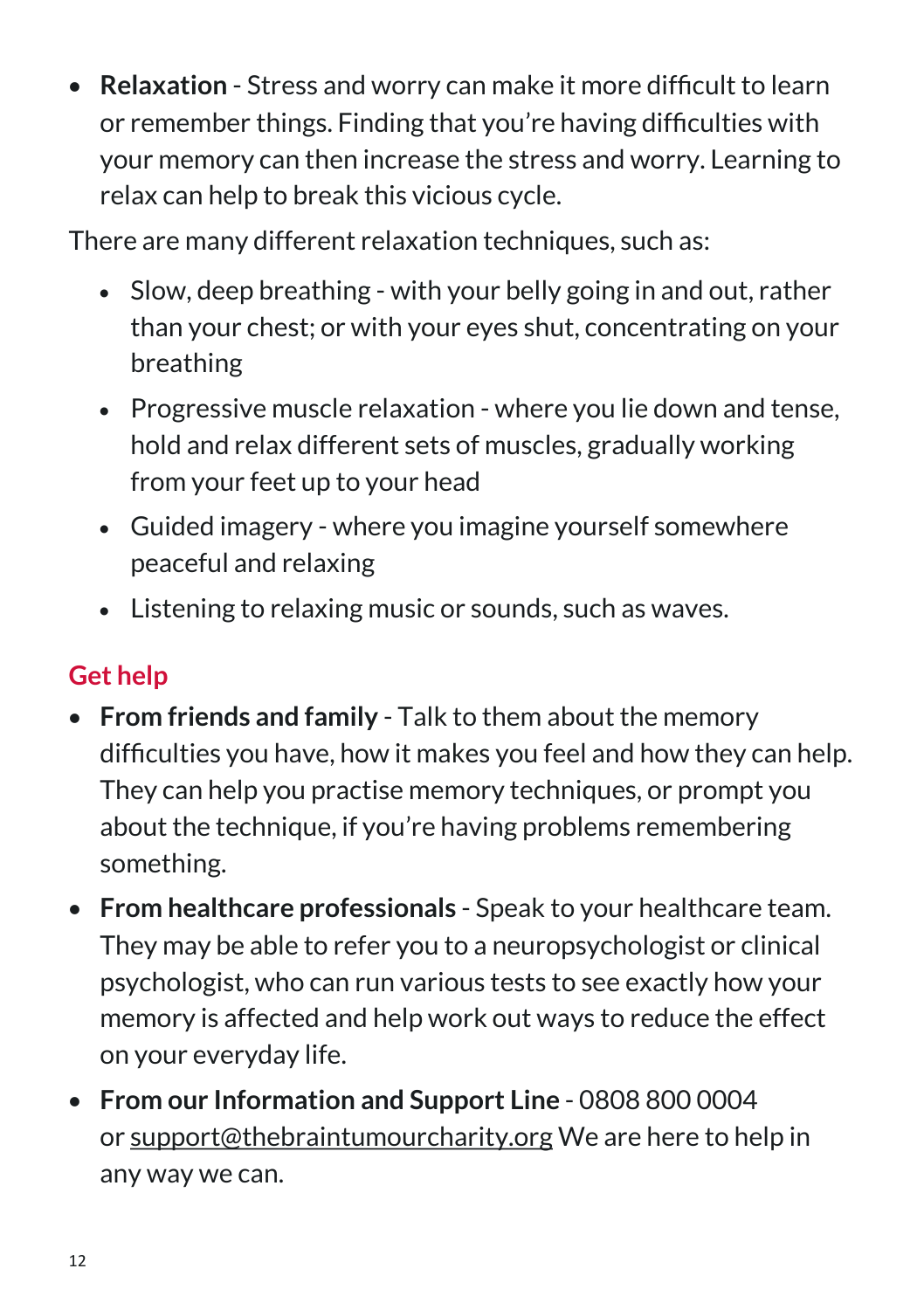## *Helpful resources*

#### **Alzheimer's Society**

Being diagnosed with a brain tumour doesn't mean that you'll experience dementia. However, you may find some of the resources offered by the Alzheimer's Society helpful.

Alzheimer's Society is the leading support and research charity for those affected by dementia. Their website contains information about memory loss.

#### **alzheimers.org.uk**

#### **Getting your affairs in order**

If you're affected by memory problems, you may want to get your affairs in order. You may want to choose who will be your legal carer, or you may want to set aside funds for your children's education or future.

**For more information, see our** *[Getting your affairs in order](https://www.thebraintumourcharity.org/understanding-brain-tumours/living-with-a-brain-tumour/getting-your-affairs-order/)* **webpage.** 

l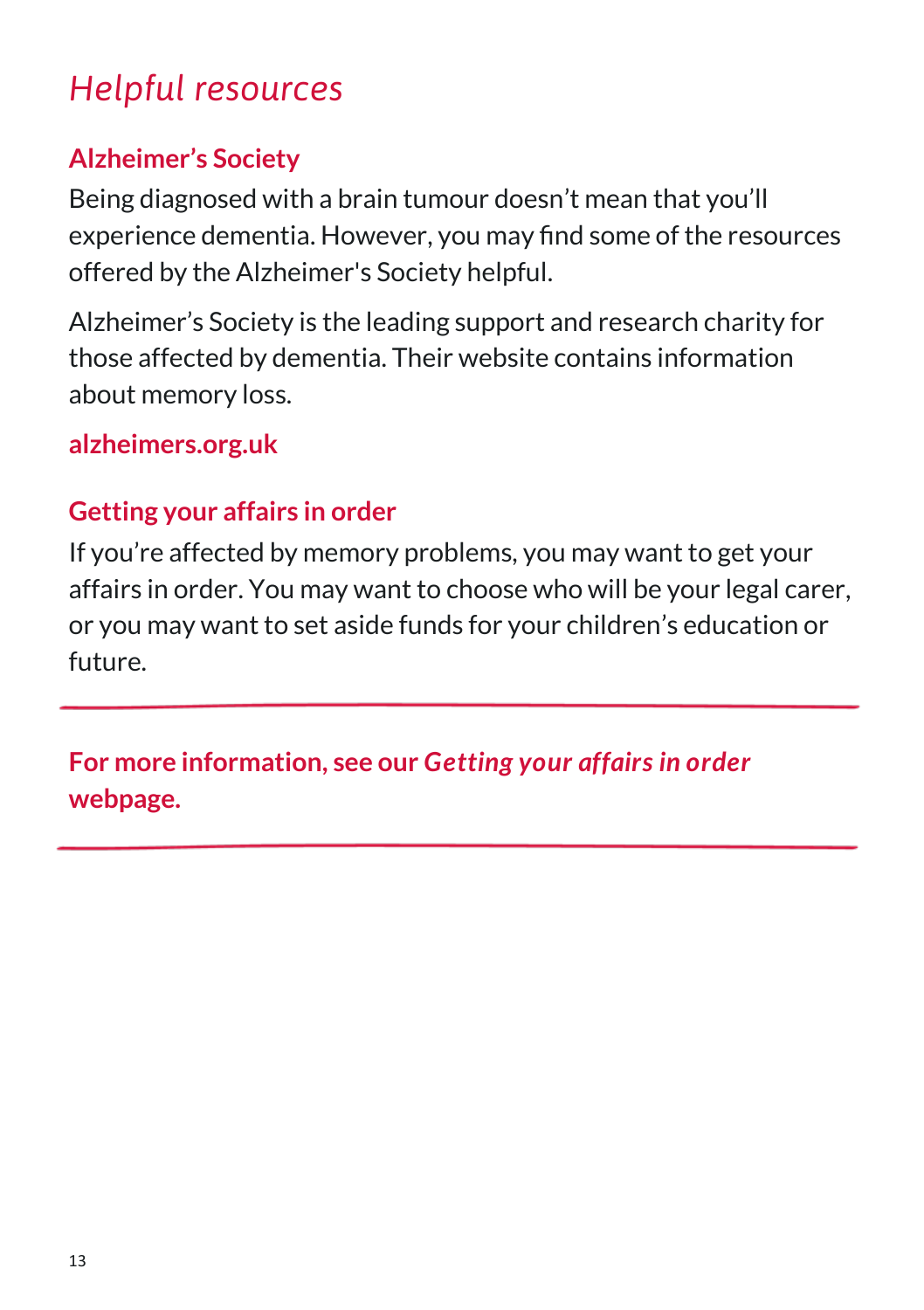## *What if I have further questions or need other support?*

You can contact our Information and Support Team in the following ways:

**0808 800 0004 (Free from landlines and most mobiles: 3, O2, EE, Virgin and Vodafone)**

*support[@thebraintumourcharity.org](mailto:info@thebraintumourcharity.org)*



**Live Chat Get in touch with us online via**  *[thebraintumourcharity.org/live](thebraintumourcharity.org/live-chat)-chat*



**Join one (or more) of our closed Facebook groups:**  *[bit.ly/FBSupportGroups](http://bit.ly/FBSupportGroups)*



*thebraintumourcharity.org/getsupport* 

**Want to make a difference through your diagnosis? BRIAN can help. Sign up at:** *thebraintumourcharity.org/BRIAN*

*Disclaimer: This resource contains information and general advice. It should not be used as a substitute for personalised advice from a qualified specialist professional. We strive to make sure that the content is accurate and up-to-date, but information can change over time. Patients must seek advice from their medical teams before beginning or refraining from taking any medication or treatment. The Brain Tumour Charity does not accept any liability to any person arising from the use of this resource.* 

# *About this information*

#### *resource*

The Brain Tumour Charity is proud to have been certified as a provider of high quality health and social care information by The Information Standard - an NHS standard that allows the public to identify reliable and trustworthy sources of information.

Written and edited by our Information and Support Team, the accuracy of medical information in this resource has been verified by leading health professionals specialising in neurooncology.

Our information resources have been produced with the assistance of patient and carer representatives and up-todate, reliable sources of evidence.

We hope that this information will complement the medical advice you've already been given. Please do continue to talk to your medical team if you're worried about any medical issues.

If you'd like a list of references for any of our information resources, or would like more information about how we produce them, please contact us.

We welcome your comments on this information resource, so we can improve. Please give us your feedback via our Information and Support Team on **0808 800 0004** or *[support@thebraintumourcharity.org](mailto:support@thebraintumourcharity.org)*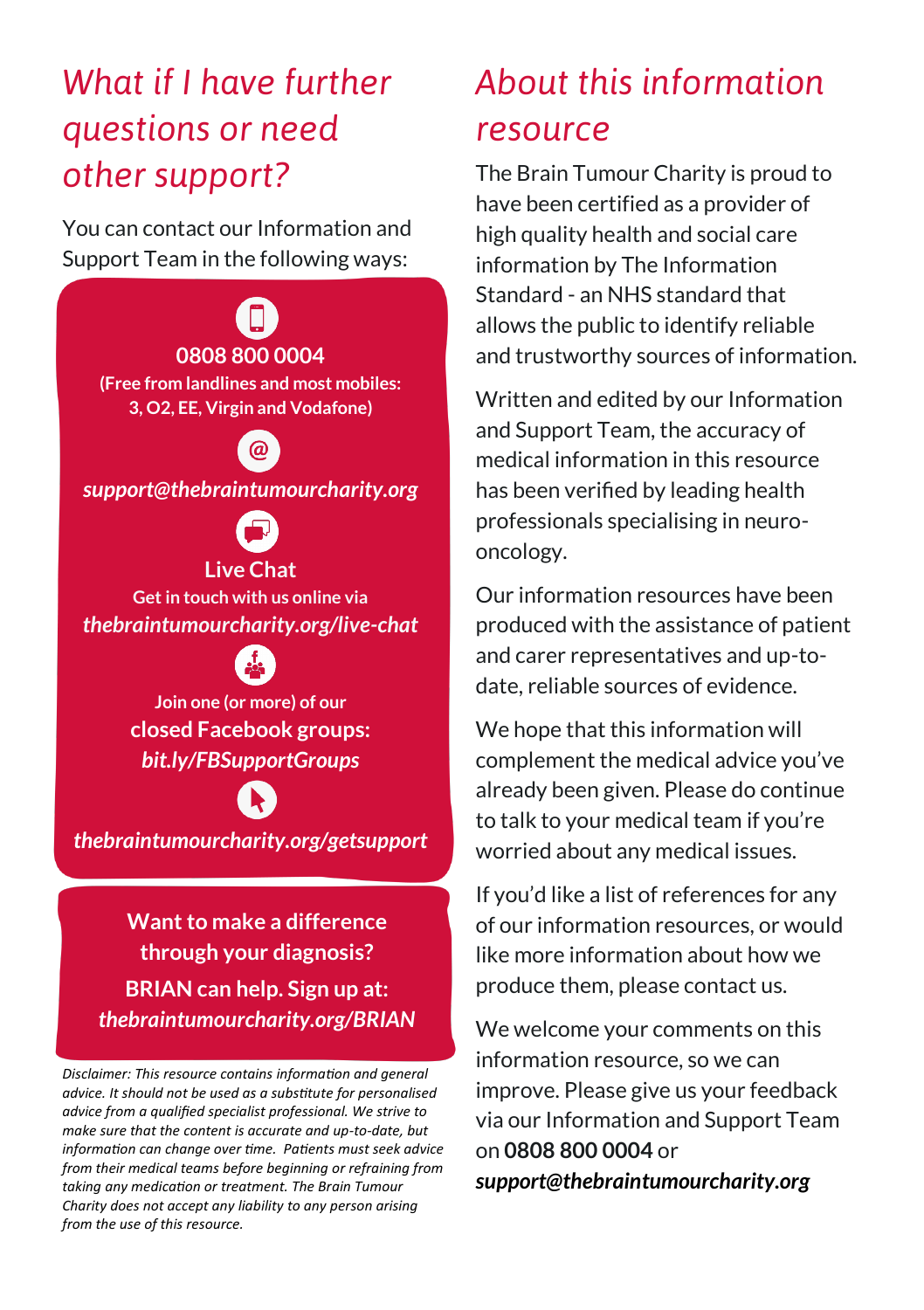## *Your notes:*